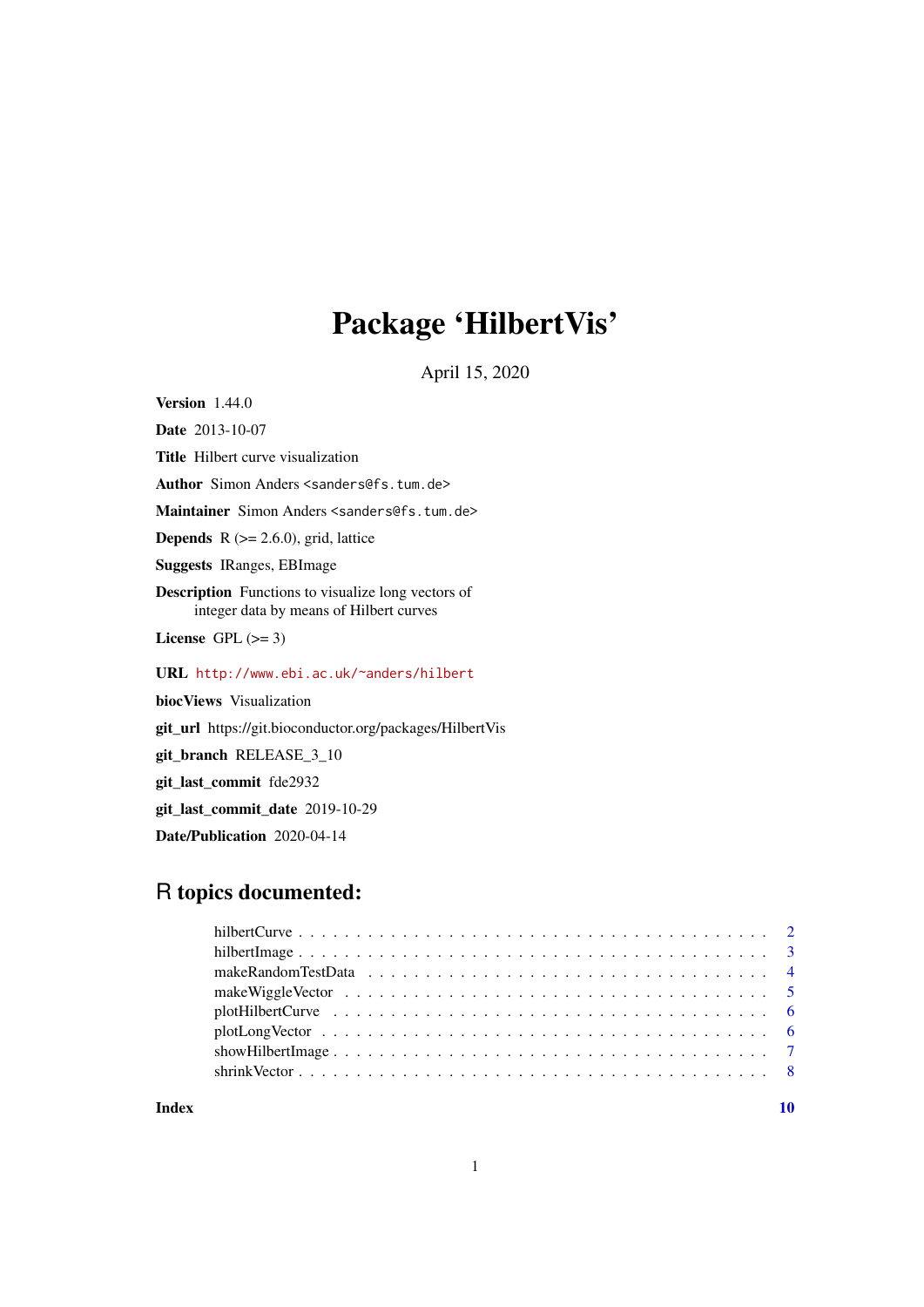#### Description

These functions calculate the Hilbert curve in its finite approximations. hilbertCurvePoint gives the coordinates of one point and hilbertCurve returns an array with the coordinates of all  $4^{\wedge}$ lv points. The functions are not needed for [hilbertImage](#page-2-1) and only provided for demonstration purposes. [plotHilbertCurve](#page-5-1) makes use of them.

## Usage

```
hilbertCurve( lv )
hilbertCurvePoint( t, lv )
```
#### Arguments

| 1v | The iteration level. A Hilbert curve of level 1v spans a square with side length<br>$2^{\lambda}$ and has 4 <sup><math>\lambda</math></sup> lv (coordinates ranging from 0 to $2^{\lambda}$ lv-1) and has 4 $^{\lambda}$ lv points. |
|----|-------------------------------------------------------------------------------------------------------------------------------------------------------------------------------------------------------------------------------------|
|    | The point index in the Hilbert curve. Must be an integer in $\theta$ : (4^1v-1).                                                                                                                                                    |

#### Value

hilbertCurvePoint returns a vector of two integer numbers, both in the range  $0:(2^{\lambda}1v-1)$ , indicating the coordinates of point t. huilbertCurve returns a matrix with  $4^{\wedge}$ lv rows and 2 columns, giving all points of the curve at level lv.

#### Author(s)

Simon Anders, EMBL-EBI, <sanders@fs.tum.de>

#### See Also

## [plotHilbertCurve](#page-5-1)

## Examples

```
hilbertCurvePoint( 67, 4 )
hilbertCurve( 4 )
```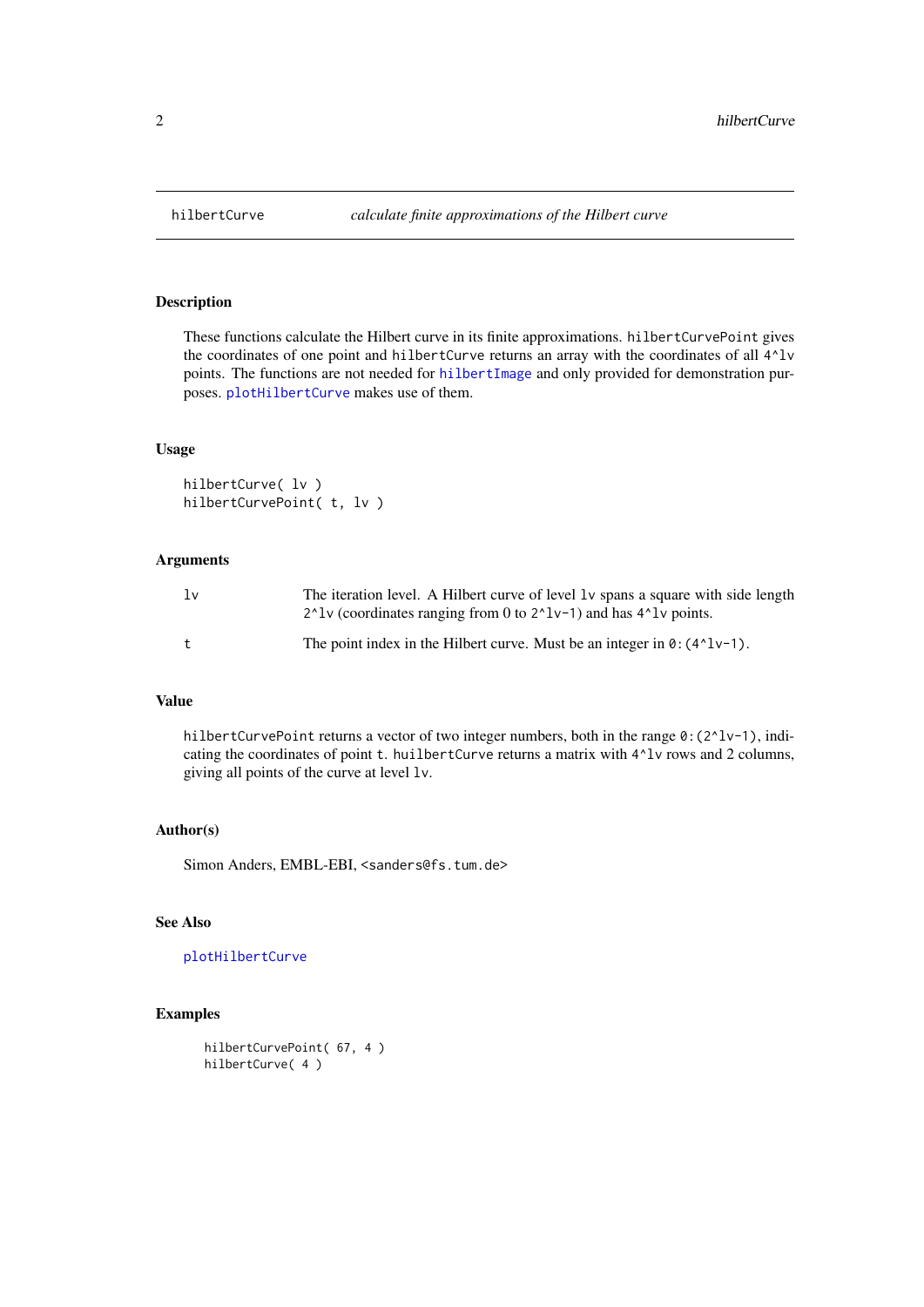<span id="page-2-1"></span><span id="page-2-0"></span>

| hilbertImage | Produce a matrix that visualizes a long data vector along a Hilbert |
|--------------|---------------------------------------------------------------------|
|              | curve                                                               |

#### Description

Calculate a Hilbert curve visualization of a long data vector and return it as a square matrix.

#### Usage

hilbertImage(data, level = 9, mode = "absmax")

#### Arguments

| data  | A (potentially very long) vector of numerical data.                         |
|-------|-----------------------------------------------------------------------------|
| level | The level of the Hilbert curve, determining the size of the returned matrix |
| mode  | The binning mode. See shrink Vector for details.                            |

#### Details

See the package vignette for an explanation of this visualization technique.

#### Value

A matrix of dimension 2^level x 2^level. Each matrix element corresponds to a bin of consecutive elements of the data vector, the bins arranged to follow the Hilbert curve of the given level. By default, the value of a matrix element is either the largest or smallest element in the bin, whichever is larger by absolute value. (See [shrinkVector](#page-7-1) for other possible binning modes.)

To display such a matrix graphically, you can use the standard functions image or levelplot but the function [showHilbertImage](#page-6-1) may be more convenient.

#### Note

For an interactive GUI to explore a Hilbert curve visualisation, use the function [hilbertDisplay](#page-0-0) in the HilbertVisGUI package.

#### Author(s)

Simon Anders, EMBL-EBI, sanders@fs.tum.de

#### Examples

```
# Get a vector with example data
dataVec <- makeRandomTestData( )
# Plot it in conventional (linear) fashion
plotLongVector( dataVec )
# Note how the peaks look quite uniform
# Get the Hilbert curve matrix
hMat <- hilbertImage( dataVec )
```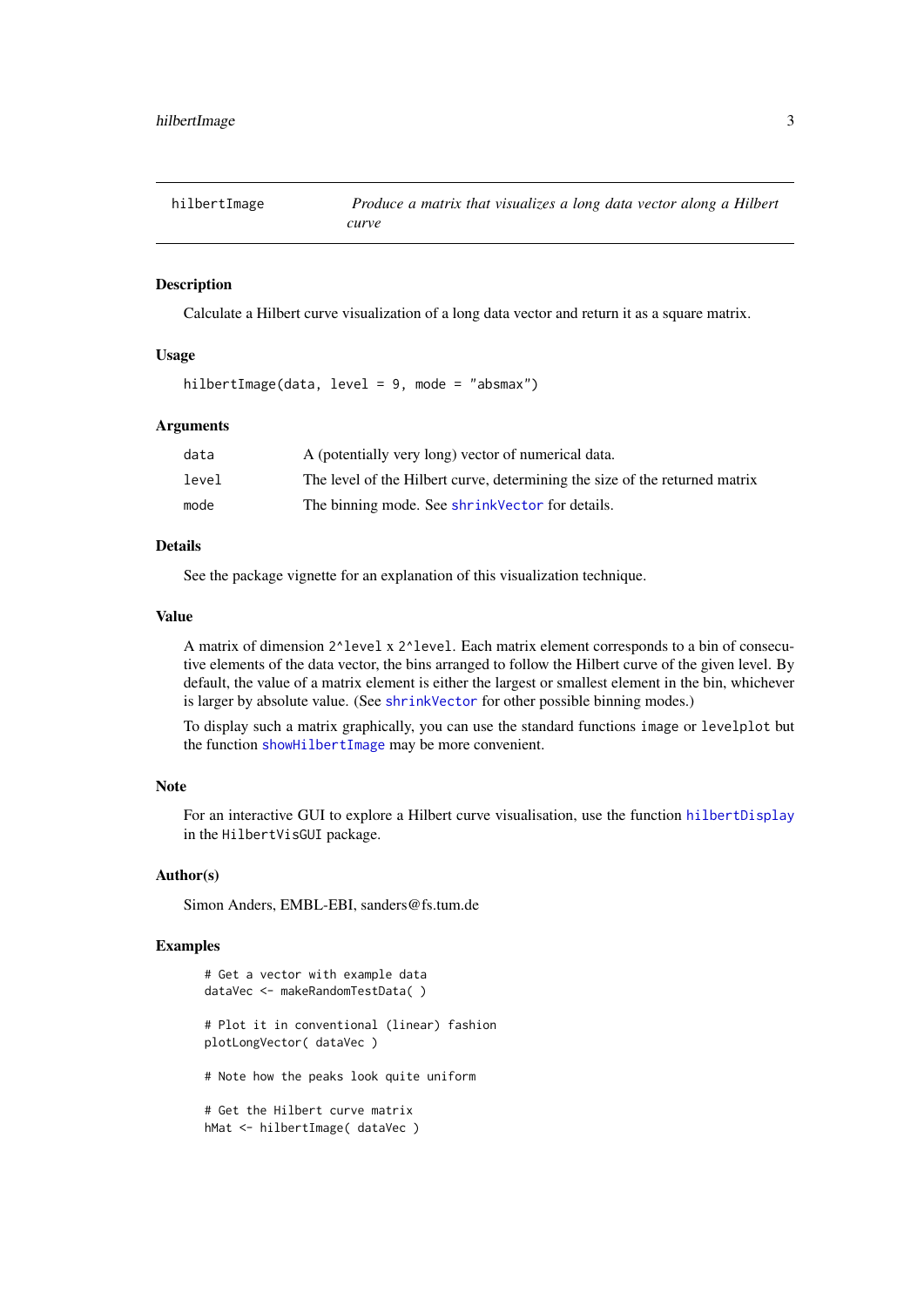```
# Plot it with the 'showHilbertImage' function
showHilbertImage( hMat )
# Note how you can now see the non-uniformity hidden in the previous plot.
# Note also the ugly aliasing when you change the size of the plot window.
# Using EBImage allows to display in each matrix element as one pixel:
# if( require ( EBImage ) )
# showHilbertImage( hMat, mode="EBImage" )
```
makeRandomTestData *generate a long vector of example data that is suitable to demonstrate the Hilbert curve visualisation*

#### Description

This function generates a long numeric vector and fills it with many narrow Gaussian peaks of varying width and position. Around 30 the distribution of peak width is changed to be substantially larger. This feature is easily visible with the Hilbert curve visualization but much harder to spot with conventional 1D plots.

#### Usage

```
makeRandomTestData(len = 1e+07, numPeaks = 500)
```
#### Arguments

| len      | Length of the vector                       |
|----------|--------------------------------------------|
| numPeaks | Number of peaks to be placed in the vector |

#### Value

A vector, of type 'numeric', with sample data.

#### Author(s)

Simon Anders, EMBL-EBI, sanders@fs.tum.de

#### Examples

# See the help page of function 'hilbertImage' for an example.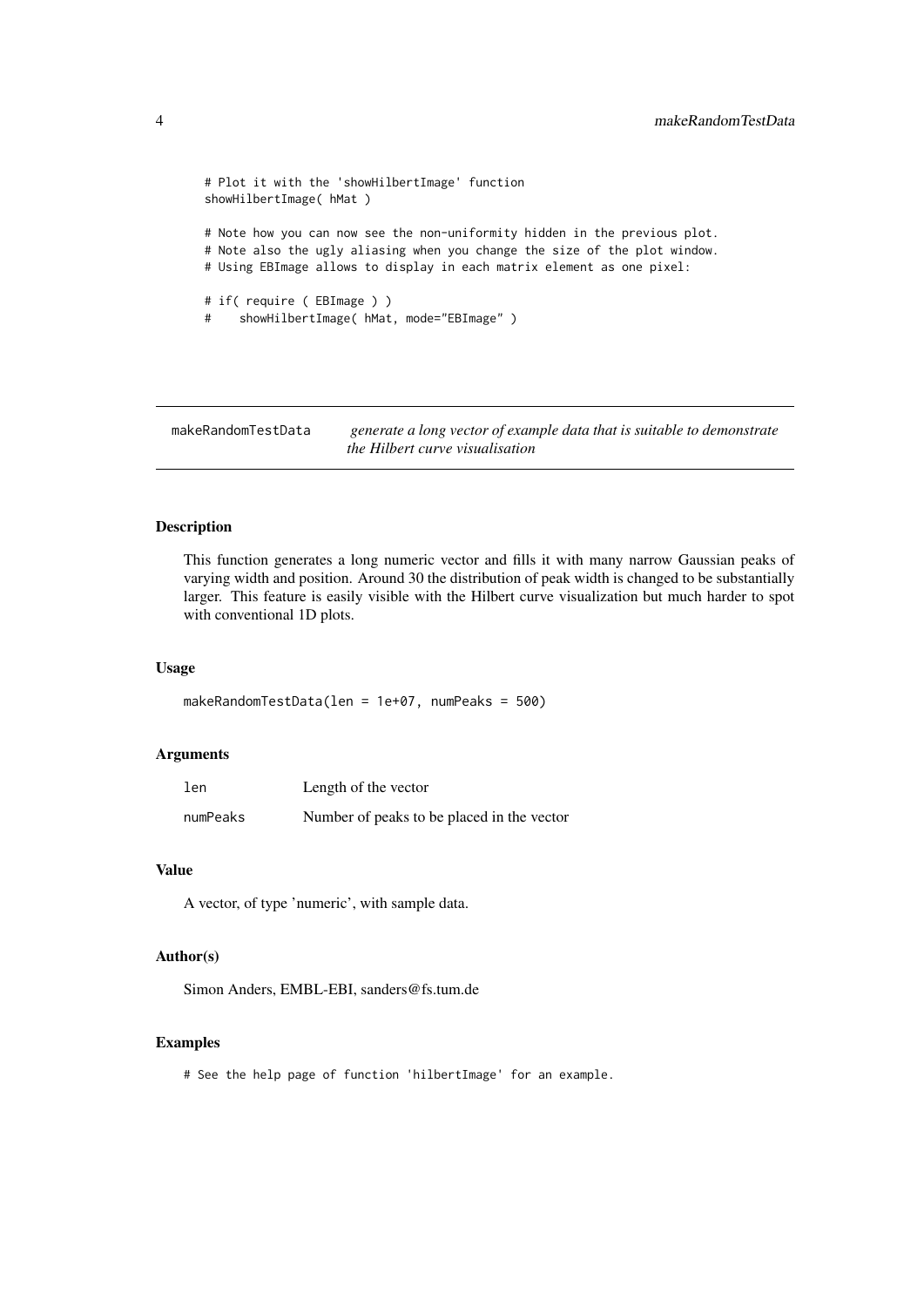<span id="page-4-0"></span>makeWiggleVector *generate a "wiggle vector" from start/end/value data*

#### Description

Given intervals in the form of a "start" and an "end" vectors and corresponding values, generate a "wiggle vector" of a given length that contains the specified values in the vector elements indicated by the intervals.

#### Usage

makeWiggleVector(start, end, value, chrlength )

#### Arguments

| start     | The start coordinates of the intervals. As usual in R, these are 1-based.                    |
|-----------|----------------------------------------------------------------------------------------------|
| end       | The end coordinates of the intervals. As usual, the end points are included.                 |
| value     | The values to be put in the wiggle vector. Where intervals overlap, the values<br>are added. |
| chrlength | The desired length of the returned vector.                                                   |

#### Value

A vector as described above.

#### Author(s)

Simon Anders, EMBL-EBI, sanders\@fs.tum.de

## See Also

For a value vector containing only ones, this function acts similar as the pileup function in the ShortRead package.

#### Examples

```
intervalStarts <- c(3,10,17,22)
intervalEnds \leq c(7, 13, 20, 26)values \leq c(2, 1.5, .3, 4)chrlength <- 30
wig <- makeWiggleVector( intervalStarts, intervalEnds, values, chrlength )
# The same effect can be achieved with the following R code, which, however
# is much slower:
wig2 <- numeric(chrlength)
for( i in 1:length(values) )
   wig2[ intervalStarts[i]:intervalEnds[i] ] <-
      wig2[ intervalStarts[i]:intervalEnds[i] ] + values[i]
# Let's check that we got the same:
all( wig == wig2)
```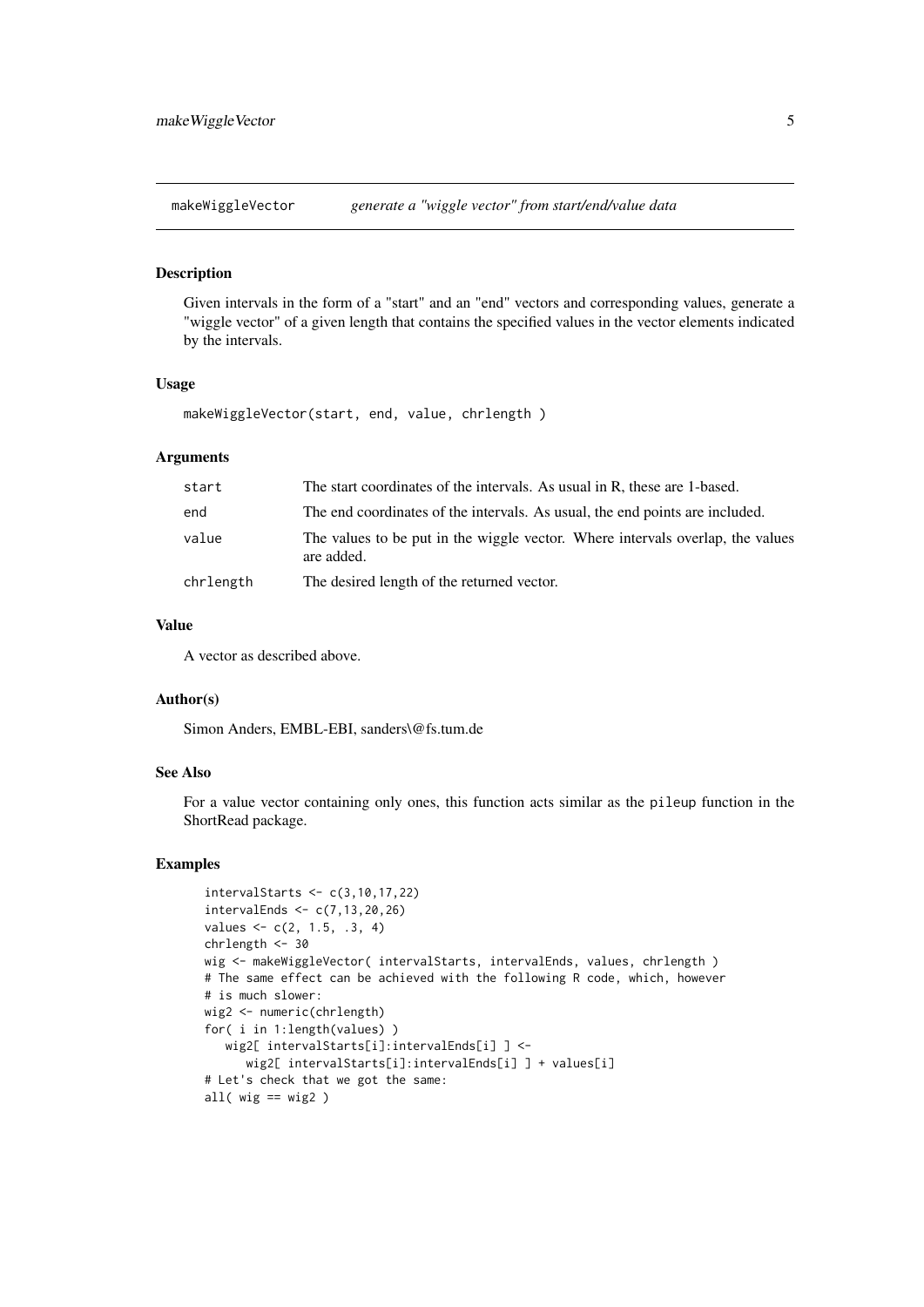<span id="page-5-1"></span><span id="page-5-0"></span>

#### Description

This function plots the Hilbert curve fractal at a chosen iteration level in order to give you an impression how it looks like.

#### Usage

```
plotHilbertCurve( lv, new.page = TRUE )
```
#### Arguments

| 1v       | The iteration level. A Hilbert curve of level 1v spans a square with side length                                                                                             |
|----------|------------------------------------------------------------------------------------------------------------------------------------------------------------------------------|
|          | 2 <sup><math>\lambda</math></sup> lv (coordinates ranging from 0 to 2 <sup><math>\lambda</math></sup> lv-1) and has 4 <sup><math>\lambda</math></sup> lv points. Values lv > |
|          | 7 will take very long and yield a cluttered mesh of indistuing shable lines.                                                                                                 |
| new.page | Boolean indicating whether to start a new graphics page (default: yes).                                                                                                      |

#### Value

An invisble NULL is returned. Furthermore, a plot is created.

#### Author(s)

Simon Anders, EMBL-EBI, <sanders@fs.tum.de>

#### See Also

[hilbertCurve](#page-1-1)

#### Examples

plotHilbertCurve( 3 )

<span id="page-5-2"></span>

#### Description

This function does basically the same as just calling plot( vec ) but is much faster in case of a very long vector. This is because it first calls [shrinkVector](#page-7-1).

## Usage

```
plotLongVector(vec, offset = 1, shrinkLength = 4000, xlab = "", ylab = "", ...)
```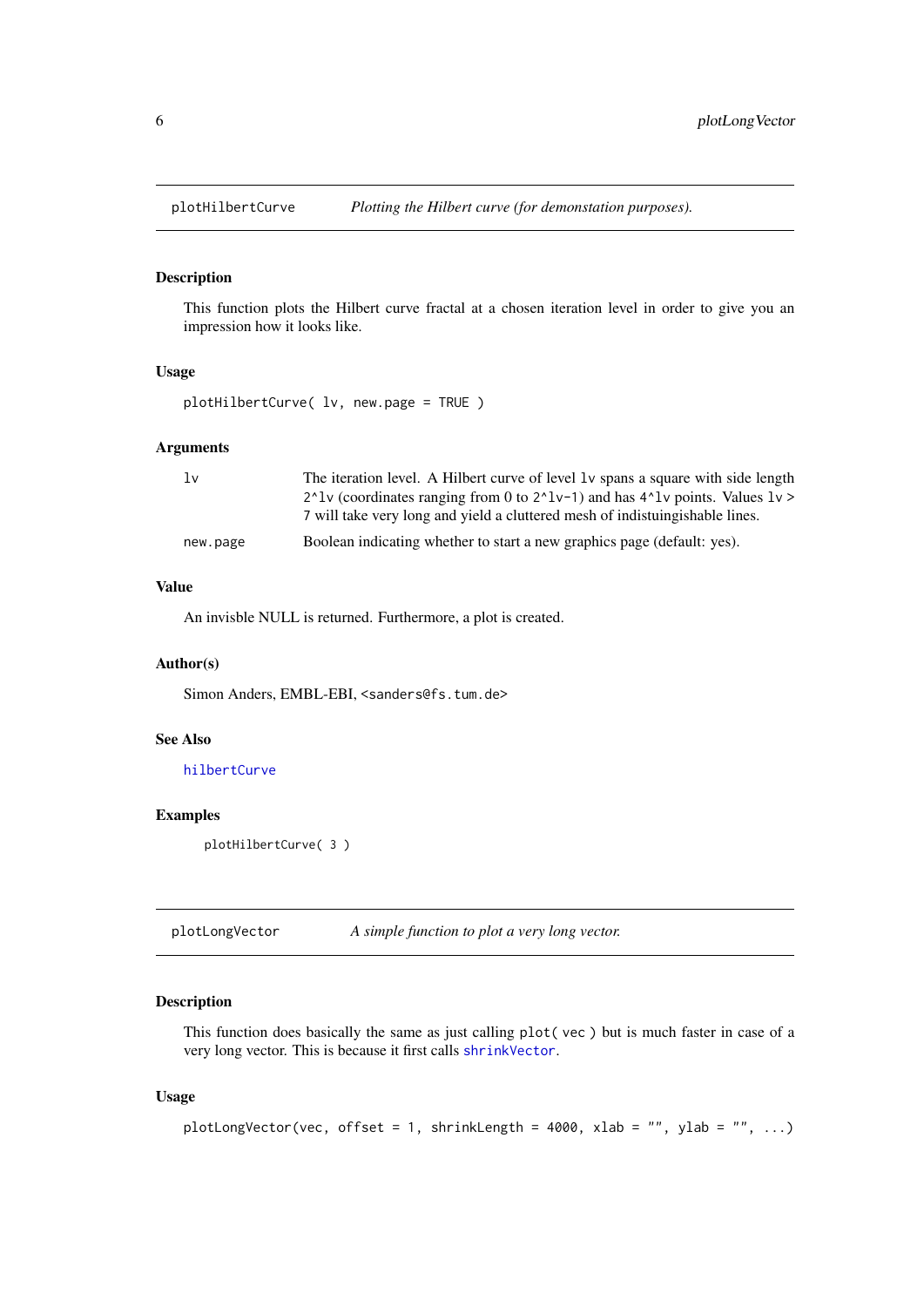#### <span id="page-6-0"></span>Arguments

| vec          | The numerical vector to be plotted. May be an ordinary or an IRanges: Re<br>vector.                              |
|--------------|------------------------------------------------------------------------------------------------------------------|
| offset       | The x axis is labelled with numbers from offset to offset+length(vec)-1.                                         |
| shrinkLength | To which length to shrink the vector before plotting it. Should be at least the<br>width of your plot in pixels. |
| xlab         | The label of the x axis, to be passed to plot.                                                                   |
| ylab         | The label of the y axis, to be passed to plot.                                                                   |
| $\ddotsc$    | Further arguments to be passed to plot.                                                                          |

## Value

Invisible Null and a plot.

#### Author(s)

Simon Anders, EMBL-EBI, sanders@fs.tum.de

#### Examples

```
plotLongVector( rep( 1:100000, 20 ) )
```
<span id="page-6-1"></span>showHilbertImage *display a hilbert*

#### Description

A convenient wrapper around levelplot to display a hilbert image matrix as it is returned by [hilbertImage](#page-2-1). Alternatively to levelplot, EBImage is available as well.

#### Usage

```
showHilbertImage( mat,
  palettePos = colorRampPalette(c("white", "red"))(300),
  paletteNeg = colorRampPalette(c("white", "blue"))(300),
  maxPaletteValue = max(abs(mat)),
  mode = c("lattice", "EBImage", "EBImage-batch") )
```
#### Arguments

| mat             | The matrix to be displayed. In principle this can be any matrix, but typically, it<br>is one returned by hilbertImage. |
|-----------------|------------------------------------------------------------------------------------------------------------------------|
| palettePos      | The colour palette to be used for the positive entries in mat (including 0).                                           |
| paletteNeg      | The colour palette to be used for the negative entries in mat.                                                         |
| maxPaletteValue |                                                                                                                        |
|                 | The absolute value to which the right end of the palettes should correspond.                                           |
|                 | (The left ends correspond to 0.)                                                                                       |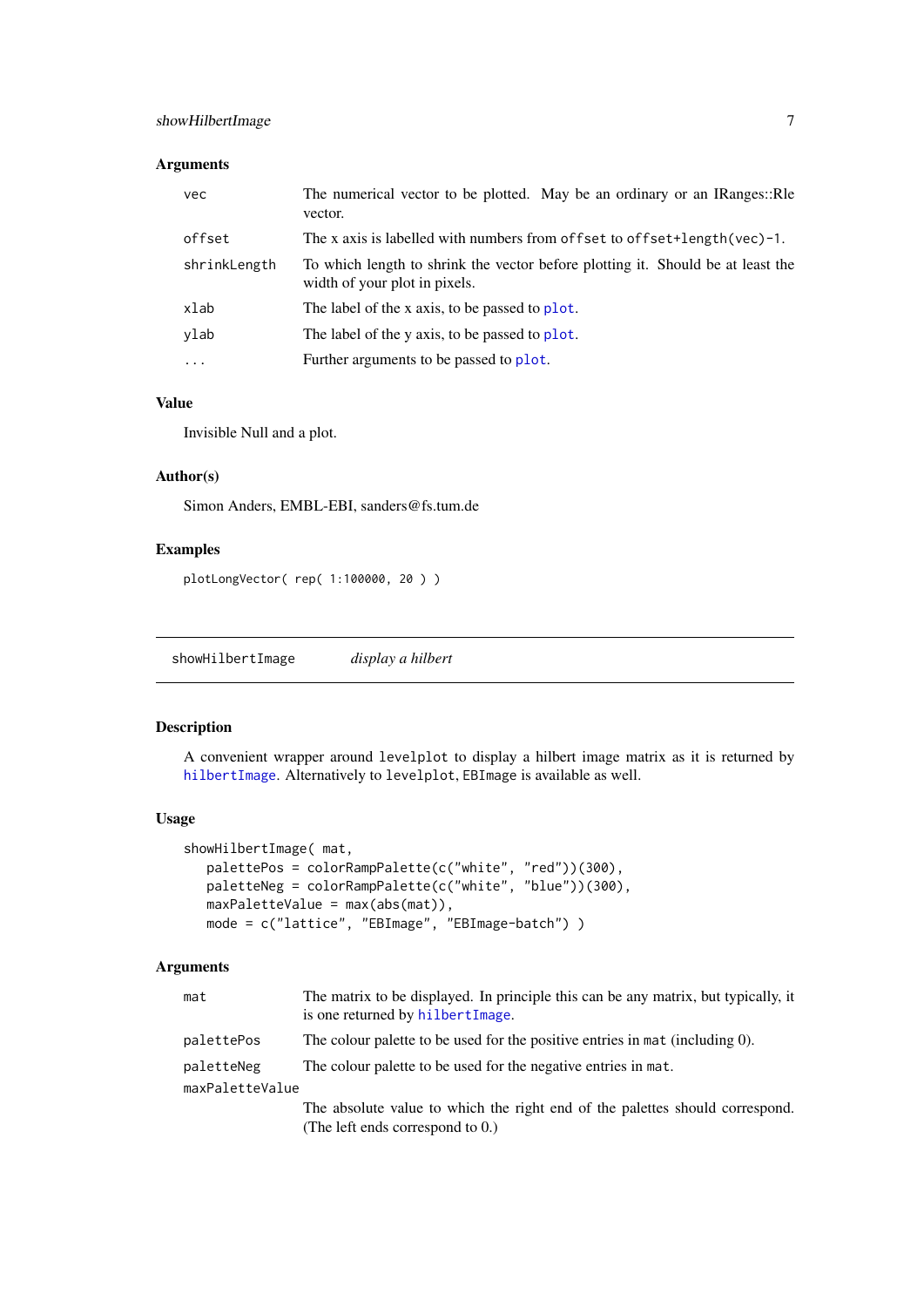<span id="page-7-0"></span>mode For mode "lattice", the function levelplot from the lattice package is used. An (invisible) lattice object is returned that can be displayed with show. In interactive mode, the image is displayed automatically. For mode "EBImage" the image is displayed with the EBImage package, and for "EBImage-batch", the same image is produced and not displayed but rather returned as a value suitable to be passed to EBImage's display function.

## Value

A lattice or EBImage graphics object. For all modes except "EBImage-batch" it is marked "invisible".

#### Author(s)

Simon Anders, EMBL-EBI (sanders\@fs.tum.de)

#### See Also

[hilbertImage](#page-2-1)

#### Examples

# See ?hilbertImage for examples.

<span id="page-7-1"></span>

| shrinkVector | shrink a vector by partitioning it into bins and taking the maxima in |
|--------------|-----------------------------------------------------------------------|
|              | <i>the bins</i>                                                       |

#### Description

Given a (potentially very long) vector, the vector is partitioned into a given number of (up to rounding errors) equally long bins, and a vector summerizing each of the bins with one number it returned.

#### Usage

```
shrinkVector(vec, newLength, mode = c("max", "min", "absmax", "mean"))
```
#### Arguments

| vec       | The vector to be shrunk. May be an ordinary numeric or integer vector or an<br>IRanges::Rle vector.                                                                                                                  |
|-----------|----------------------------------------------------------------------------------------------------------------------------------------------------------------------------------------------------------------------|
| newLength | The desired size of the return vector, <i>i.e.</i> , the number of partitions                                                                                                                                        |
| mode      | the summerization mode: 'max': take the maximal value of each bin; 'min':<br>take the minimal value of each bin; 'absmax': take the value with largest abso-<br>lute value; 'mean': take the mean of the bin values. |

#### Value

A vector of length newLength with the summary values of each of the bin of vector.

#### Author(s)

Simon Anders, EMBL-EBI (sanders\@fs.tum.de)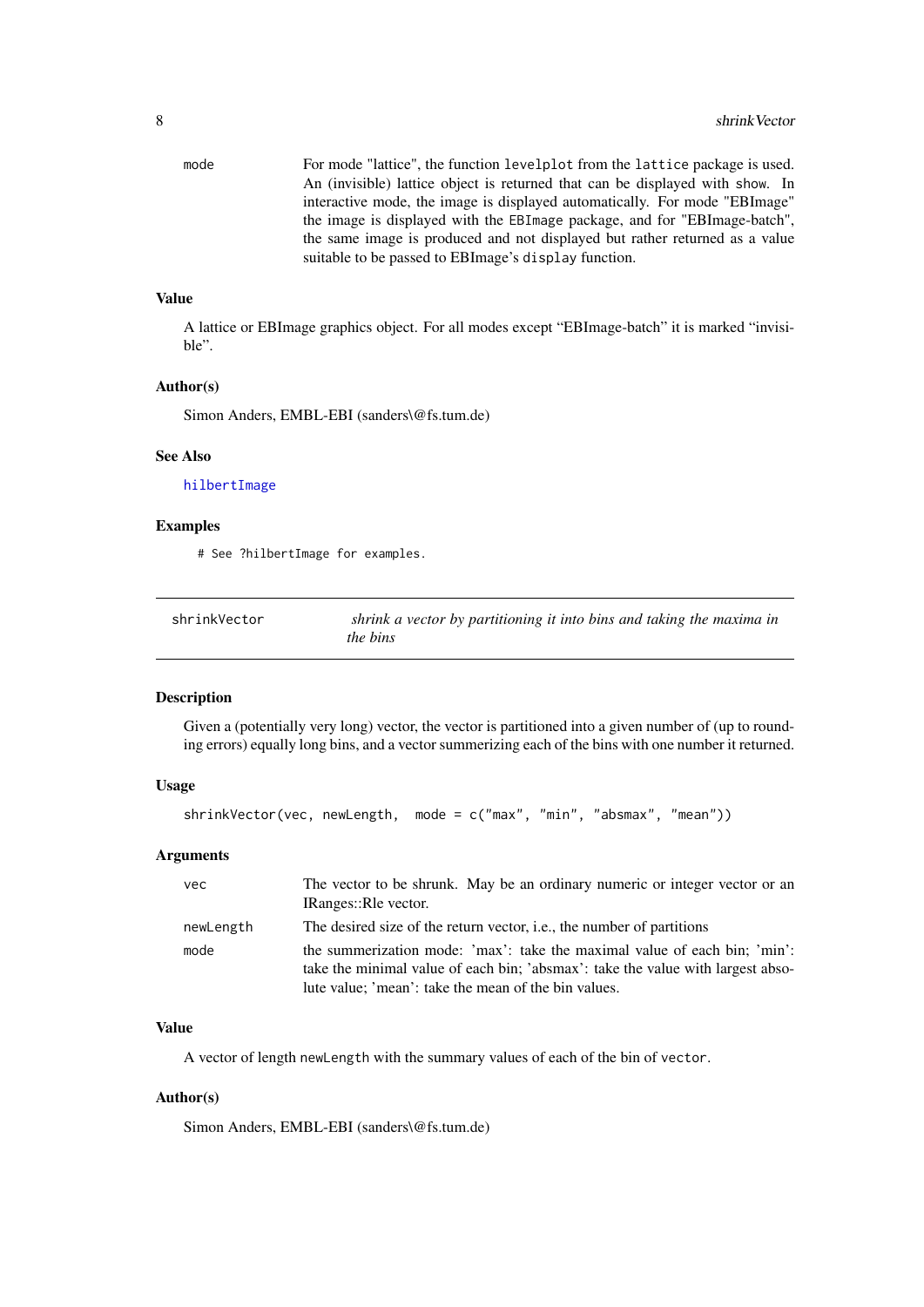## <span id="page-8-0"></span>shrinkVector 9

## See Also

[plotLongVector](#page-5-2), [Rsamtools::pileup](#page-0-0), [HilbertVisGui::simpleLinPlot](#page-0-0)

## Examples

shrinkVector( 100000 + 1:1000, 17 )